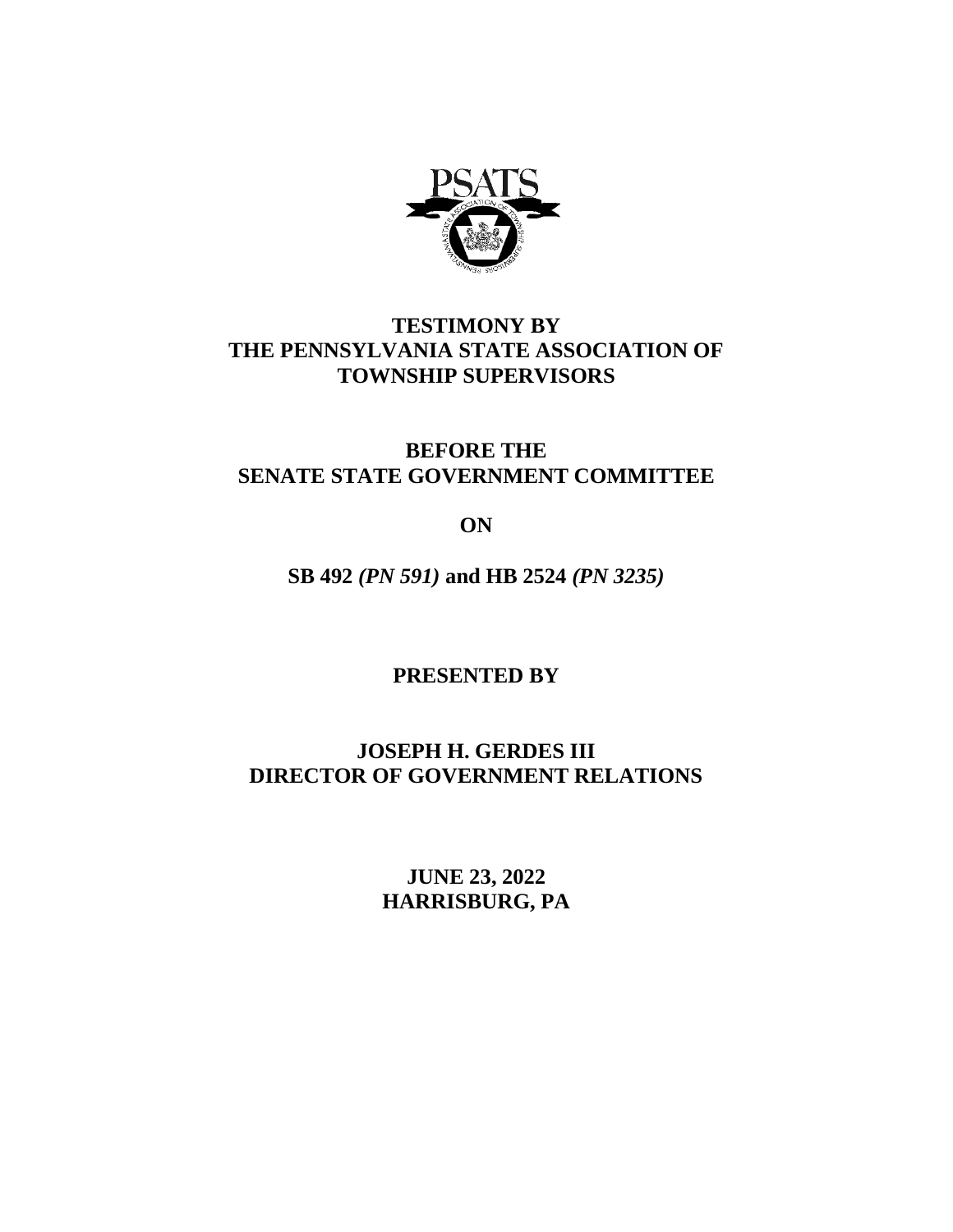Chairman Argall, Chairman Street, and members of the Senate State Government Committee:

Good morning. My name is Joe Gerdes and I am the director of government relations for the Pennsylvania State Association of Township Supervisors. Thank you for the opportunity to appear before you today on behalf of the 1,454 townships in Pennsylvania represented by the Association.

PSATS represents Pennsylvania's 1,454 townships of the second class and is committed to preserving and strengthening township government and securing greater visibility and involvement for townships in the state and federal political arenas. Townships of the second class cover 95% of Pennsylvania's land mass and represent more residents — 5.7 million Pennsylvanians — than any other type of political subdivision in the commonwealth.

Our membership strongly supports open and transparent government and have worked to promote a fair and balanced Right-to-Know Act. Over the course of the last decade and a half, it has become clear that this important law needs some critical revisions and improvements as a result of inconsistent interpretations by the Courts and the Office of Open Records. In addition, the inability to recover the costs of compliance has proven to be a burdensome mandate for many of our communities, so much so that the need for reform has become a priority for our members and their taxpayers.

While PSATS strongly supports the public's right to view and obtain copies of municipal public documents, we must take this opportunity to note that current Right-to-Know Law places a financial burden on municipalities *(and therefore local taxpayers)*, which was recognized by the SR 323 Report on Unfunded Mandates.

Since its implementation, townships across the state have expressed concern with certain aspects of the law that they feel are burdensome. These concerns have generally covered three areas, 1) the inability to recover costs incurred by requesters *(particularly commercial requesters)* which must be paid by the taxpayers, 2) privacy concerns over certain types of sensitive information that are public under the act, and 3) concerns with requesters who use the law to harass agencies. **Senate Bill 492** *(PN 591)* would make significant strides to address the first two areas and we applaud this committee for hearing our comments today. While it won't solve all the challenges with this law, it would make major improvements.

Our comments today will focus on **SB 492** *(PN 591)* and **HB 2524** *(PN 3235)*. We are not taking a position on **SB 488** *(PN 517).*

**Commercial requests** *(definition in Section 102, Section 505(d), and Section 1307 (g.1))***.** Commercial interests, particularly out-of-state businesses, are using public records about law-abiding citizens and taxpayers for private gain, often free-of-charge under existing Office of Open Records fee schedules. In fact, a 2016 study by the OOR found that 26 percent of all the requests for public documents received that year were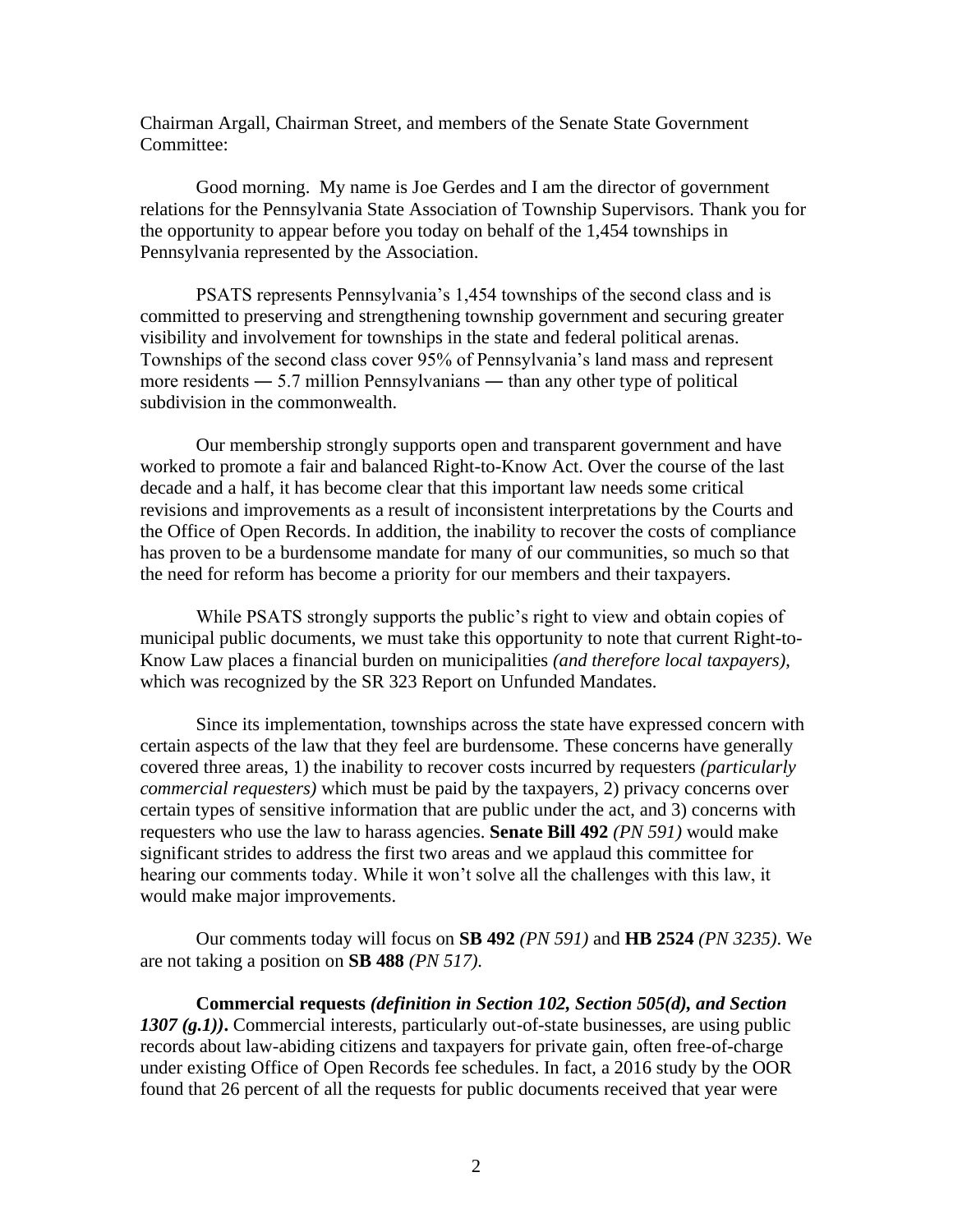from outside of Pennsylvania, with almost 71 percent of these being made for a commercial purpose. The study also found that local governments overwhelmingly complied with the law.

For example, a frequent complaint is that businesses and vendors are requesting copies of building permits and other documents for solicitation purposes. We don't know whether these entities plan to sell satellite dishes, yard services, pools, etc. This is concerning because municipalities can only charge for copying and mailing costs and not the staff time needed to fulfill these commercial requests. Taxpayers are currently forced to subsidize the marketing expenses of these profit-making entities.

We believe SB 492 would significantly improve on the current law by allowing agencies to require a requester to certify in writing whether a request is for a commercial purpose on a form that would be developed by the OOR. The bill would authorize local agencies to assess search, review, retrieval, and redaction fees, including staff time, for records requested for a commercial purpose, and would exempt media and educational or scholarly requests. These charges would be limited to no more than the hourly wage of the lowest-paid employee capable of searching, retrieving, reviewing, and providing for redaction of the information necessary to comply with the request. **We support the commercial fee language in SB 492** *(PN 591)* **as written.** 

**We also support SB 312** *(PN 322)*, which this committee reported out last year. SB 312 contains similar commercial fee language to SB 492 but would also allow fees to be charged for performing duplication and would allow for the parties to agree on alternative fees.

In contrast, **we must oppose the commercial fee language in HB 2524** *(PN 3235)*. As passed the House, this bill would only allow commercial fees to be charged if a requester is obtaining names and addresses from the record for the purposes of commercial solicitation or the direct use of a record for sale or resale. We believe that these reasons are overly narrow, particularly compared to the language in SB 492. In addition, amendments added on the floor provide broad and vague carveouts for records related to insurance, real estate, and a final catch all that would, among other things, exempt records to be used for the purpose of identity theft from commercial fees! These carveouts make it virtually impossible to determine what, if any, commercial requests could be subject to these fees, therefore making any such "reforms" meaningless to our members.

**Identity theft and fraud concerns under the RTKL** *(Section 708(b)(31)***)**. There are real concerns with disclosing local government financial account numbers due to the potential for fraudulent use of this information. SB 492 would address this issue and clearly exempt agency banking account and routing numbers, credit card numbers, and passwords from disclosure. We believe that this change will protect taxpayer funds while keeping the substance and content of financial documents in the open.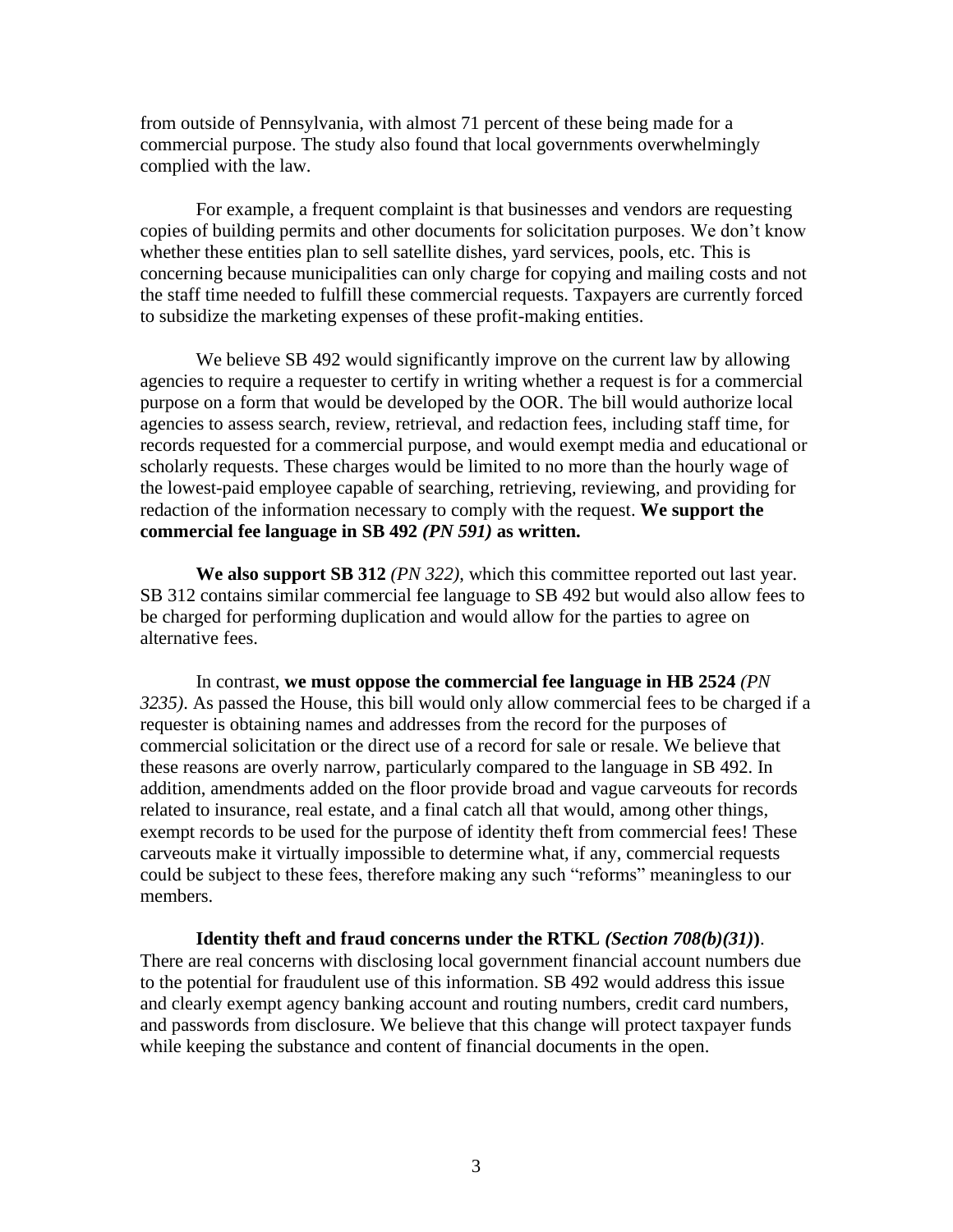**Personal financial information** *(definition in Section 102 and Section 708(b)(6))* **needs to be protected**. We believe that a local government's financial information is, and should remain, fully open to public scrutiny. This includes the salaries paid to employees, benefits available to employees and aggregate costs of these benefits, and any reimbursable expenses. However, once we pay our employees, these funds become the employee's property and, at this point, employee payroll deductions and taxes should be shielded from public view. In addition, we agree that an individual employees' benefit election and their dependent information should be protected. SB 492 would make this appropriate clarification to the definition of "personal financial information," while ensuring that salaries, health plans, retirement plans, and aggregate employer costs for these plans remain open. The courts have already ruled that personal tax information is protected under federal law and SB 492 would provide further helpful clarification by amending the statute.

While we are not asking for the bill to be further amended at this time, our membership strongly supports taking additional steps to protect our employee's personal information, such as age, gender, race, home address, and date of birth. For safety and to prevent identity theft, public employees should be entitled to privacy for their personal information.

While HB 2524 would make nearly identical changes, we oppose HB 2524 due to its language on commercial requests, as stated earlier, as well as its language on vexatious requests. In contrast, **we support HB 978**, currently in this committee, which addresses only the identity theft and personal financial information concerns described above.

**Vexatious requests.** PSATS supports **SB 552**, which would allow townships to petition the Office of Open Records for relief from a vexatious requester. A "vexatious requester" is someone who uses the Right-to-Know Law with malicious intent to intimidate, harass, or punish an agency, resulting in wasting taxpayer dollars and resources. While such requesters are rare, they cause significant financial and administrative burdens on the townships that they attack. **We believe that SB 552, which passed the Senate last year, should move forward with SB 492 or be included as part of SB 492.** 

**We must oppose the vexatious request language in HB 2524**. The requirement to demonstrate clear and convincing evidence that a requester has, by their conduct, demonstrated an intent to annoy or harass the agency is an extremely high standard to meet. In addition, HB 2524 prohibits the use of the number of requests filed or the number of records sought as the sole means to determine whether a request is vexatious. We believe that the standard set in SB 552 is sufficiently high and would be subject to a review with due process by the Office of Open Records, which could grant relief to the local government. In addition, HB 2524 would prohibit a local government that failed to prove a requester is vexatious from pursing this procedure for any individual or entity from 12 months. We do not believe that the language in HB 2524 would provide the limited, meaningful relief that we are requesting for our members.